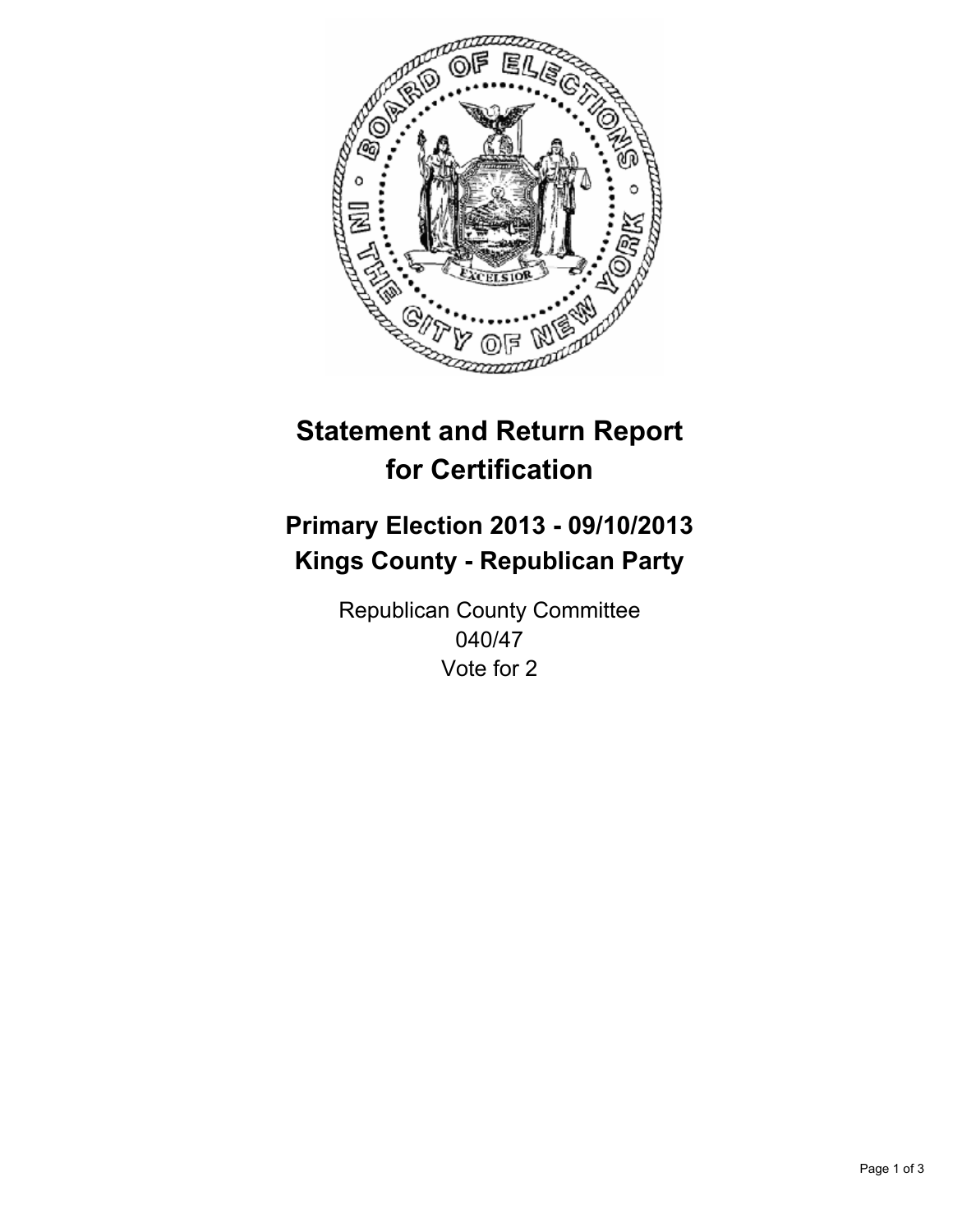

## **Assembly District 47**

| <b>EMERGENCY</b>         | 0 |
|--------------------------|---|
| ABSENTEE/MILITARY        |   |
| <b>FEDERAL</b>           | 0 |
| SPECIAL PRESIDENTIAL     | 0 |
| <b>AFFIDAVIT</b>         | 0 |
| <b>THOMAS URSO</b>       |   |
| DOMINICK BOTTE JR.       | 3 |
| <b>ANNE ROMANELLI</b>    | 0 |
| <b>BARBARA ROMANELLI</b> | 2 |
| <b>Total Votes</b>       | 6 |